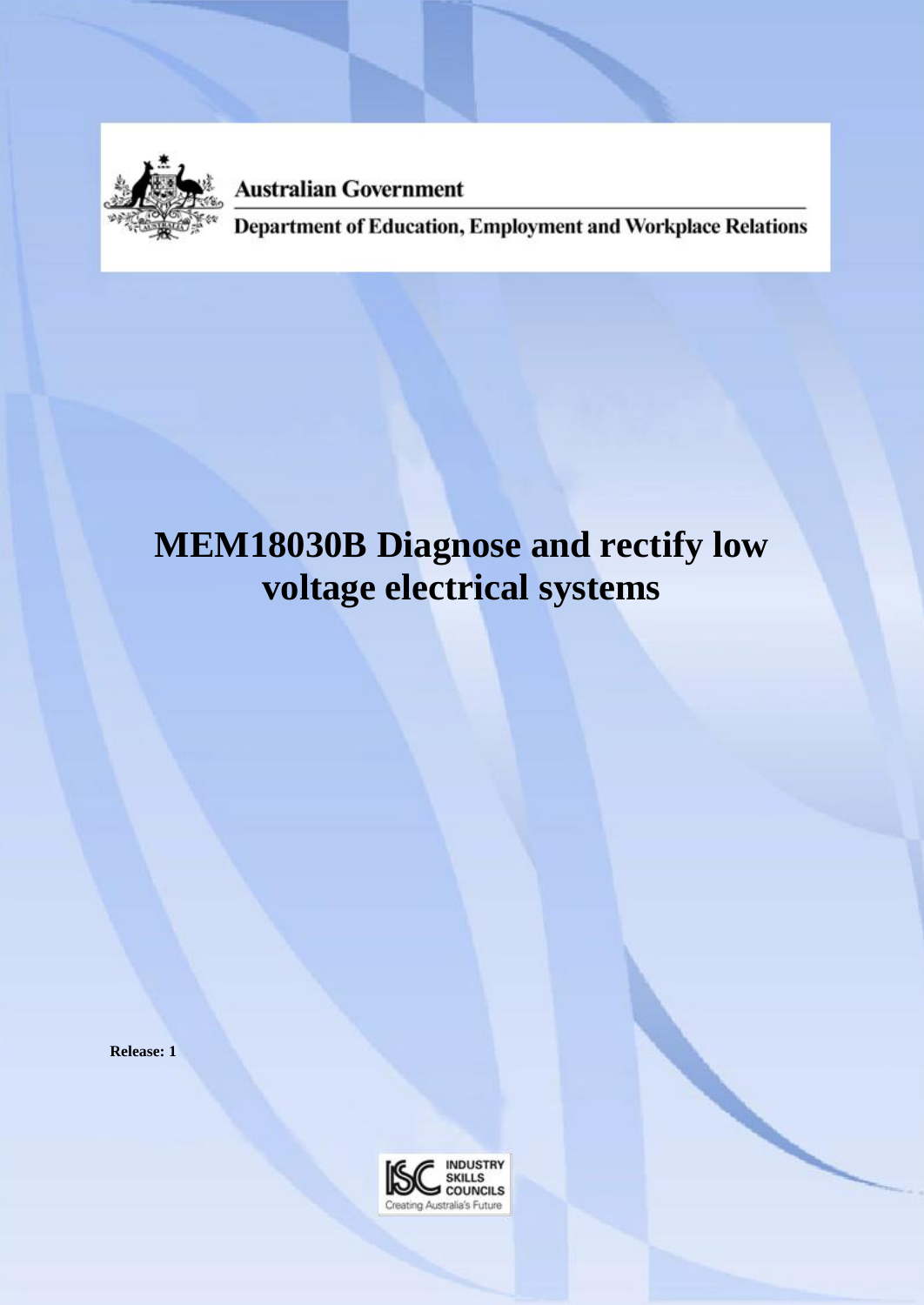### **MEM18030B Diagnose and rectify low voltage electrical systems**

## **Modification History**

Not Applicable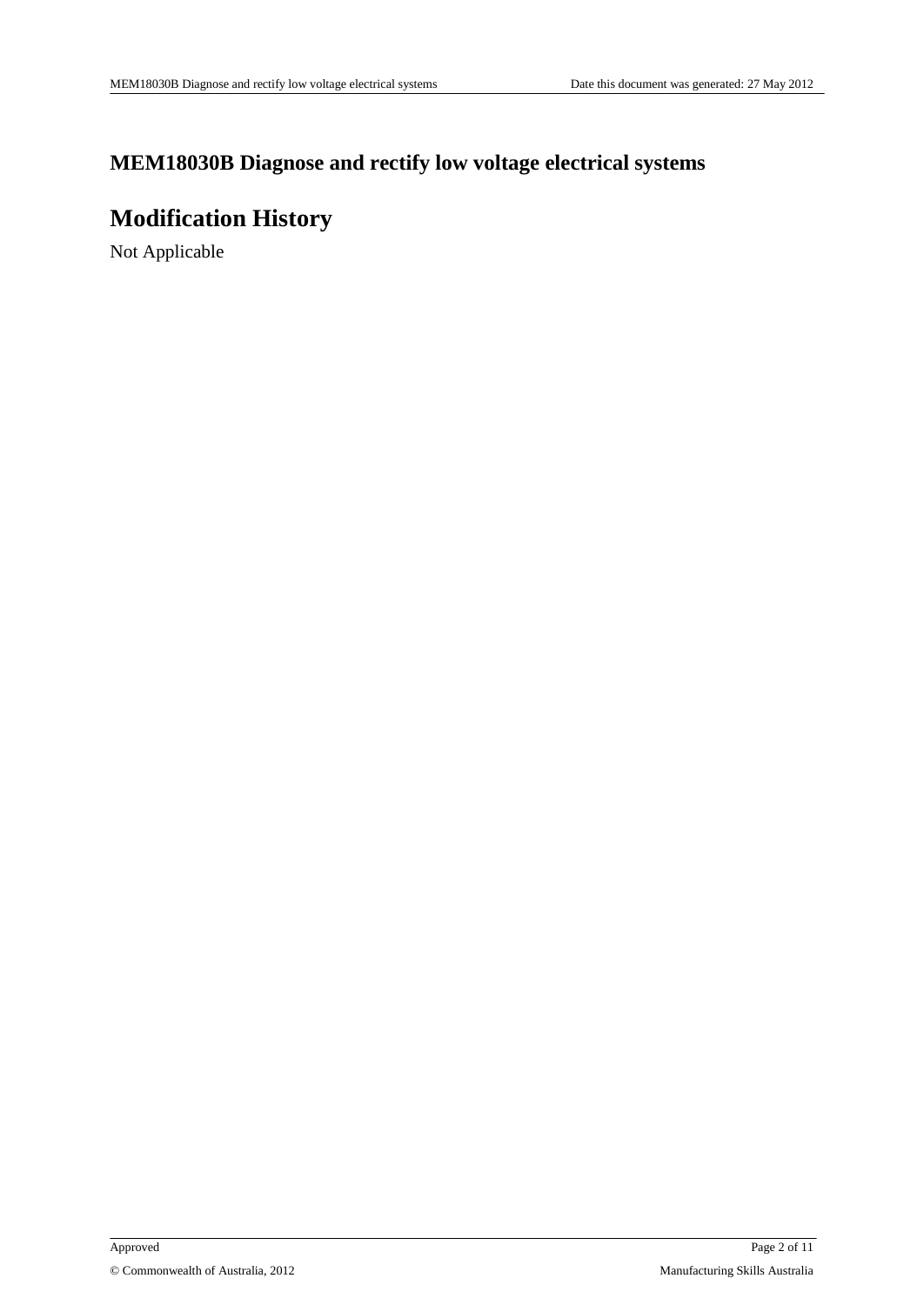## **Unit Descriptor**

| Unit descriptor | This unit covers using test instruments, testing the battery,<br>and assessing and rectify wiring faults. |
|-----------------|-----------------------------------------------------------------------------------------------------------|
|                 |                                                                                                           |

## **Application of the Unit**

| <b>Application of the unit</b> | This unit applies to testing and rectification activities<br>associated with 12, 24 and 36 volt wiring systems on<br>vehicles, plant and stationary equipment. The system<br>extends to wiring, switching mechanisms and circuit<br>protection devices.                                             |
|--------------------------------|-----------------------------------------------------------------------------------------------------------------------------------------------------------------------------------------------------------------------------------------------------------------------------------------------------|
|                                | This unit should not be selected with any of the following<br>Units: Unit MEM18045B (Fault find/repair electrical<br>equipment/components up to 250 volts single phase<br>supply), or Unit MEM18046B (Fault find/repair electrical<br>equipment/components up to 1000 volts a.c./1500 volts<br>d.c. |
|                                | Except in exceptional circumstances this unit should not<br>be selected with Unit MEM18056B (Diagnose and repair<br>analog equipment and components) or Unit MEM18066B<br>(Diagnose and repair microprocessor based equipment).                                                                     |
|                                | If soldering of wires/connections is required, see Unit<br>MEM05001B (Perform manual soldering/desoldering -<br>electrical/electronic components).                                                                                                                                                  |
|                                | <b>Band: A</b>                                                                                                                                                                                                                                                                                      |
|                                | Unit Weight: 8                                                                                                                                                                                                                                                                                      |

# **Licensing/Regulatory Information**

Not Applicable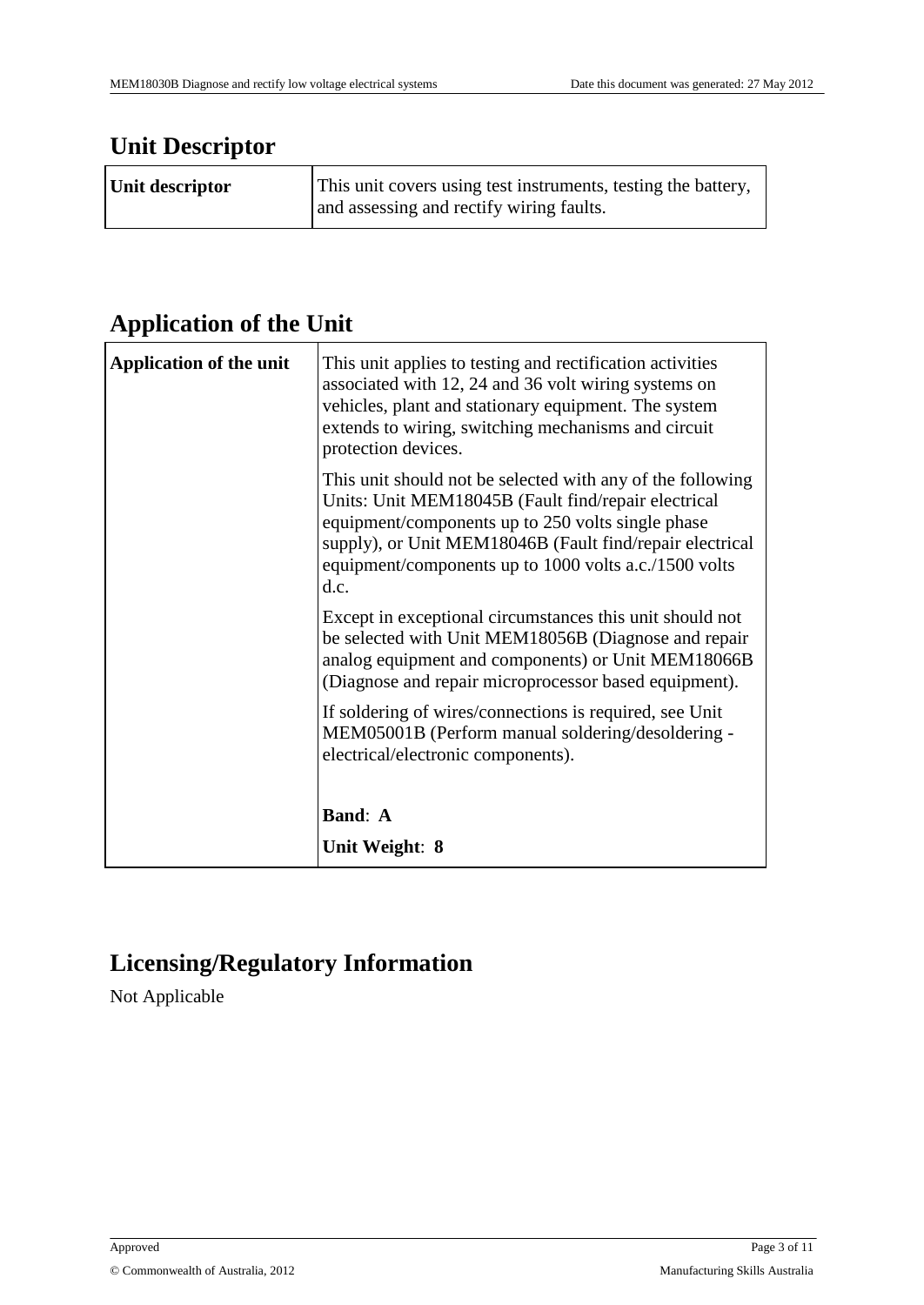## **Pre-Requisites**

| <b>Prerequisite units</b> |                  |                                                           |
|---------------------------|------------------|-----------------------------------------------------------|
| Path 1                    | <b>MEM09002B</b> | Interpret technical drawing                               |
|                           | <b>MEM12023A</b> | Perform engineering measurements                          |
|                           | <b>MEM18001C</b> | Use hand tools                                            |
|                           | <b>MEM18002B</b> | Use power tools/hand held<br>operations                   |
|                           | <b>MEM18055B</b> | Dismantle, replace and assemble<br>engineering components |

## **Employability Skills Information**

| <b>Employability skills</b> | This unit contains employability skills. |
|-----------------------------|------------------------------------------|
|-----------------------------|------------------------------------------|

# **Elements and Performance Criteria Pre-Content**

| Elements describe the<br>essential outcomes of a<br>unit of competency. | Performance criteria describe the performance needed to<br>demonstrate achievement of the element. Where bold<br>italicised text is used, further information is detailed in the<br>required skills and knowledge section and the range<br>statement. Assessment of performance is to be consistent<br>with the evidence guide. |
|-------------------------------------------------------------------------|---------------------------------------------------------------------------------------------------------------------------------------------------------------------------------------------------------------------------------------------------------------------------------------------------------------------------------|
|                                                                         |                                                                                                                                                                                                                                                                                                                                 |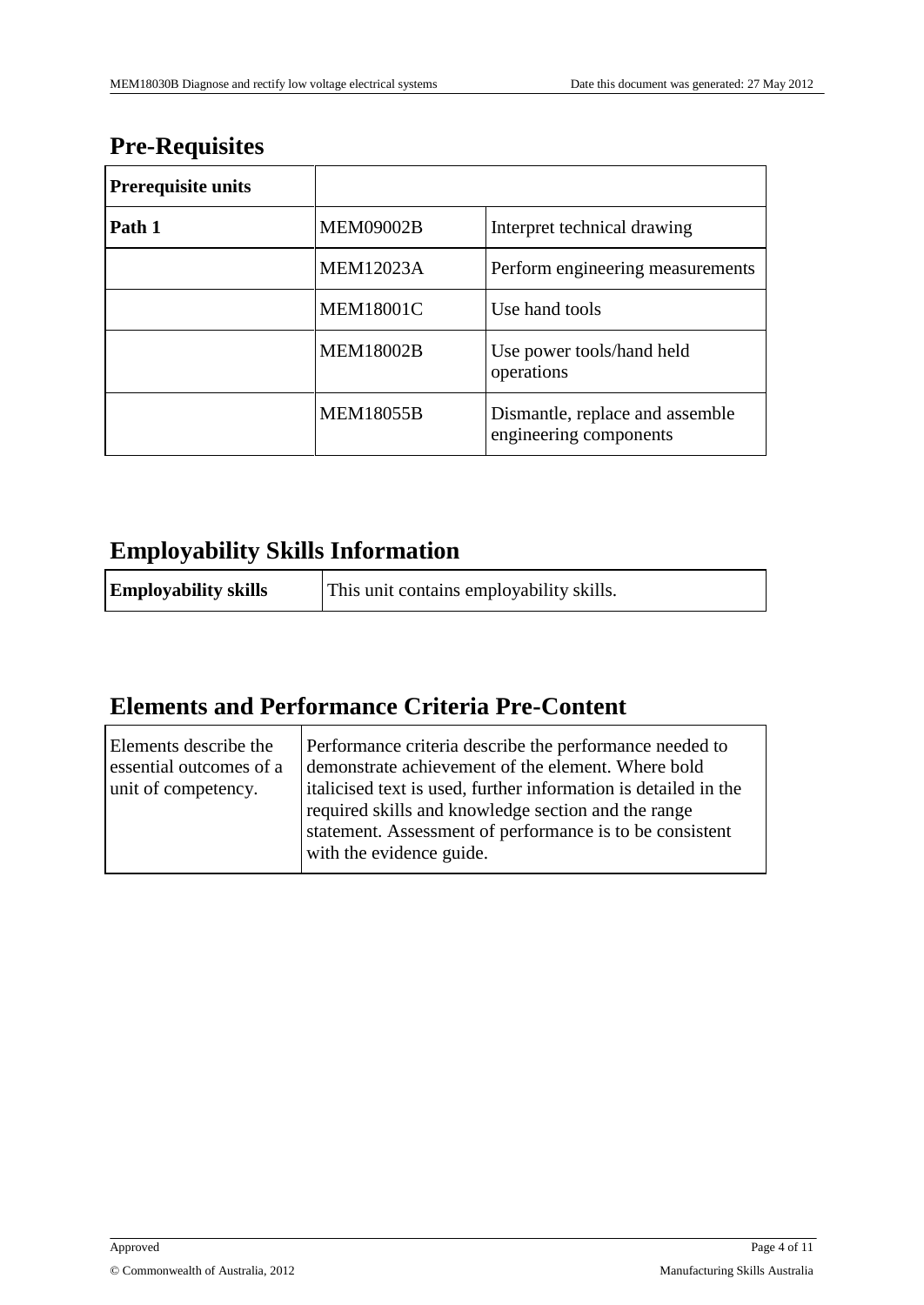| <b>ELEMENT</b>          | PERFORMANCE CRITERIA                                                                                                             |  |
|-------------------------|----------------------------------------------------------------------------------------------------------------------------------|--|
| 1. Use test instruments | 1.1. Electron theory, current, voltage and resistance<br>principles are understood.                                              |  |
|                         | 1.2. Appropriate test instruments are selected, used and<br>maintained to determine current, voltage and<br>resistance.          |  |
|                         | 1.3. Electrical drawings and manufacturers' diagrams are<br>correctly interpreted.                                               |  |
|                         | 1.4. Series, parallel and series parallel circuits are<br>correctly determined.                                                  |  |
|                         | 1.5. Basic electrical laws are understood and correctly<br>applied.                                                              |  |
|                         | 1.6. AVR test instruments are correctly connected into<br>circuits.                                                              |  |
|                         | 1.7. Meters are read to standard accuracy; and wave form<br>and quantities are determined using general purpose<br>oscilloscope. |  |
|                         | 1.8. Multipliers and shunts are correctly used and<br>applied.                                                                   |  |
| 2. Test battery         | 2.1. Chemical battery operating principles are<br>understood.                                                                    |  |
|                         | 2.2. Electrolyte level is correctly determined and specific<br>gravity readings temperature is corrected.                        |  |
|                         | 2.3. Dry charge preparation and recharging of batteries is<br>carried out correctly.                                             |  |
|                         | 2.4. Discharge testing is performed according to<br>prescribed procedures.                                                       |  |
|                         | 2.5. Replacement batteries are correctly selected for<br>application.                                                            |  |
| 3. Assess and rectify   | 3.1. Wiring faults are correctly isolated.                                                                                       |  |
| wiring faults           | 3.2. Replacement cables/wires are correctly sized.                                                                               |  |
|                         | 3.3. Insulation quality is correctly determined.                                                                                 |  |
|                         | 3.4. Wiring looms are correctly made up for application<br>and securely fixed.                                                   |  |
|                         | 3.5. Wiring terminations are stripped, fitted, prepared and<br>made correctly.                                                   |  |
|                         | 3.6. Corrosion is removed, neutralised and appropriate<br>protective coating is applied.                                         |  |
|                         | 3.7. Relays, solenoids, contacts and circuits are correctly<br>tested and repaired/replaced.                                     |  |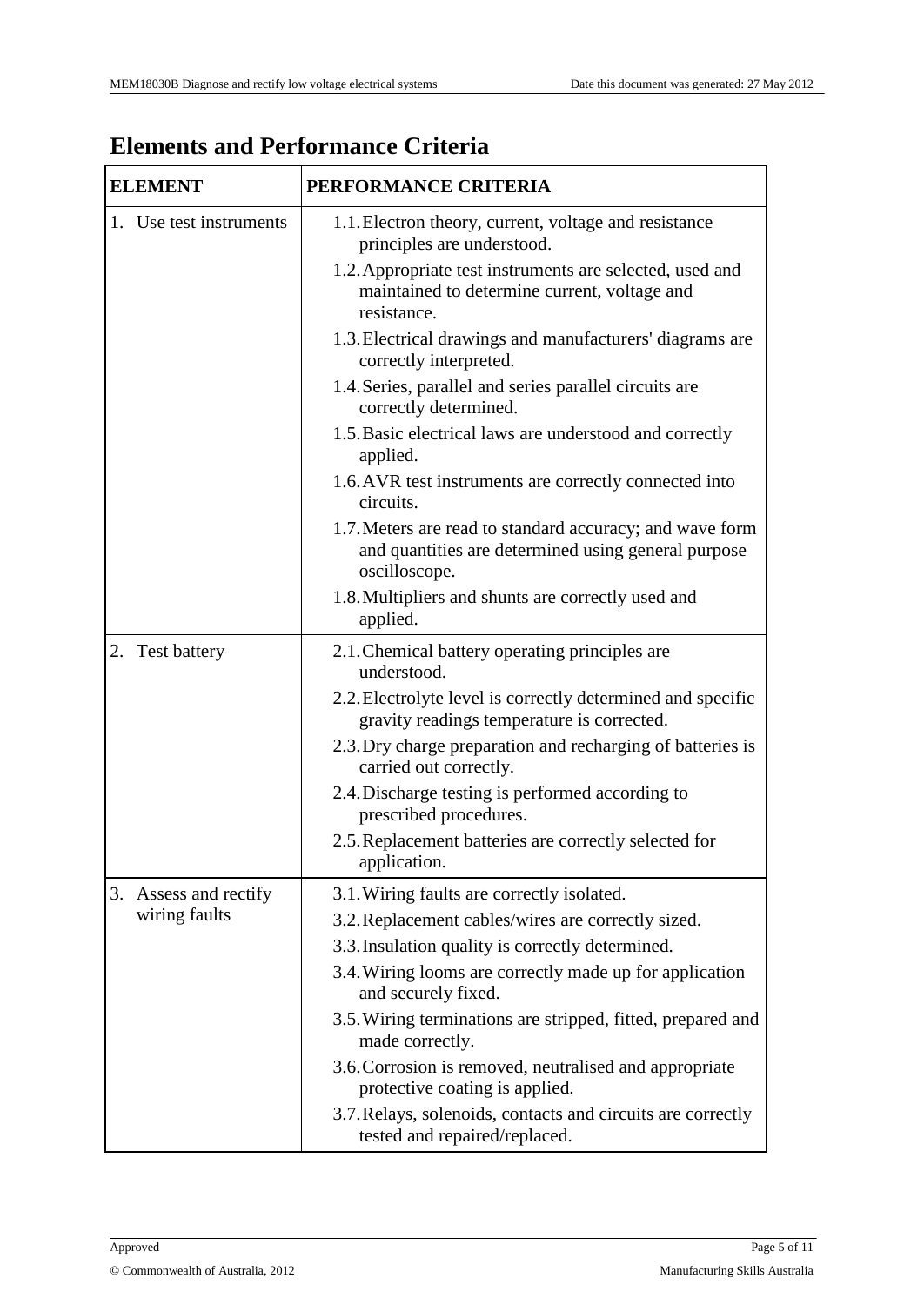### **Required Skills and Knowledge**

#### **REQUIRED SKILLS AND KNOWLEDGE**

This section describes the skills and knowledge required for this unit.

#### **Required skills**

Look for evidence that confirms skills in:

- reading, interpreting and following information on written job instructions, specifications, standard operating procedures, charts, lists, drawings and other applicable reference documents
- planning and sequencing operations
- checking task-related information
- checking for conformance to specification
- selecting and using the correct test instrument for a variety of electrical circuits, to measure the current, voltage and resistance of specified circuit components or sections of circuitry
- applying Ohm's law to determine the required values of voltage, current and resistance for a range of electrical circuits
- determining the resistance of series and parallel circuits
- connecting electrical test instruments into given circuits to determine the required values of current, voltage and resistance
- connecting and adjusting a general purpose oscilloscope to a given electrical circuit to measure wave forms at nominated points in the circuit
- determining the specific gravity of the electrolyte for temperature variations
- preparing dry batteries for charging and recharging
- performing discharge testing of batteries
- testing given electrical circuits and, where appropriate, identifying wiring faults
- using supplier catalogues
- making up wiring looms
- terminating wiring
- removing and/or neutralising corrosion from terminals and connections, and applying appropriate protective coatings
- testing a range of circuit components for correct operation and identifying and repairing faulty circuit components

#### **Required knowledge**

Look for evidence that confirms knowledge of:

- the principles of electron theory
- definitions of current, voltage and resistance in terms of electrical circuits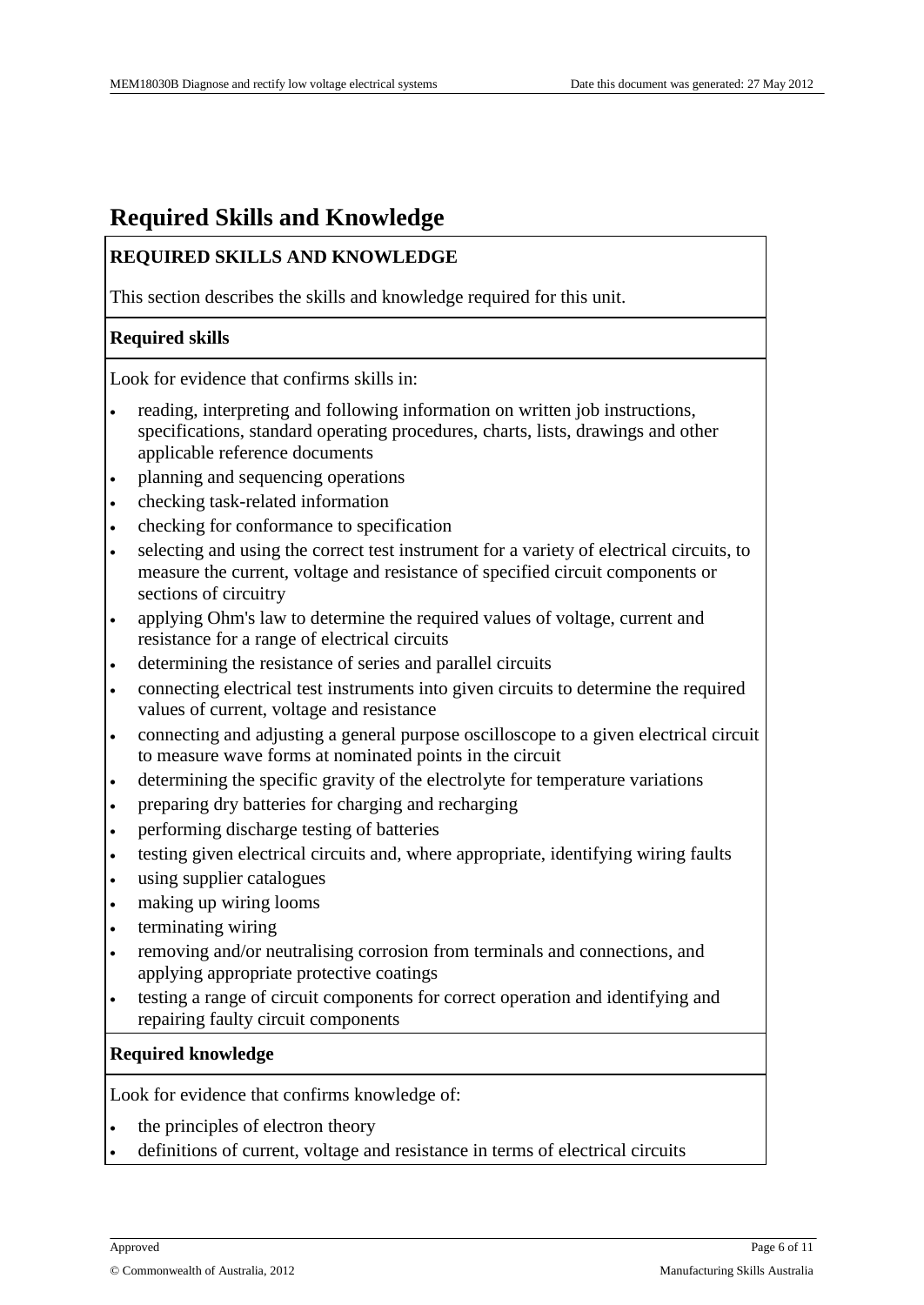#### **REQUIRED SKILLS AND KNOWLEDGE**

- the relationships between current, voltage and resistance for a variety of given electrical circuits
- the instruments and procedures to be used to measure current, voltage and resistance
- the procedures for maintaining electrical test equipment
- the function of a variety of electrical circuits identified from given electrical drawings/diagrams
- the symbols used in electrical drawings/diagrams
- the components of a variety of electrical circuits identified by given electrical drawings/diagrams
- the differences between series and parallel electrical circuits
- the function of a general purpose oscilloscope and procedures for connecting a general purpose oscilloscope into given electrical circuits
- the use of wave forms in the testing of electrical circuits
- the accuracy to which a range of electrical test equipment can be read
- the procedures for using multipliers and shunts in the measurement of electrical circuits
- the operation of a chemical battery
- the function of the electrolyte in batteries
- the procedures for measuring the specific gravity of the electrolyte
- the effect of temperature on the specific gravity of the electrolyte
- the procedures for preparing dry batteries for charging
- the procedures for recharging batteries
- hazards and control measures associated with charging/recharging of batteries and discharge testing, including housekeeping
- the purpose and procedures for discharge testing of batteries
- the specifications applied to batteries
- examples and causes of common faults in electrical wiring
- the test procedures for isolating wiring faults
- the specifications of cables and wires used in given electrical circuits
- the specification of the insulation materials
- the procedures for making up and fixing wiring looms can be given.
- the procedures for stripping, fitting and preparing wiring terminations
- the procedures for soft and hard soldering/crimping of wiring terminations
- the effect of corrosion on the performance of electrical circuits and connections
- the procedures for corrosion removal and/or neutralisation
- coatings available to stop/inhibit corrosion
- the correct operational relays, solenoids and contacts
- common faults and causes in relays, solenoids, contacts and circuits
- the procedures for testing circuit components
- safe work practices and procedures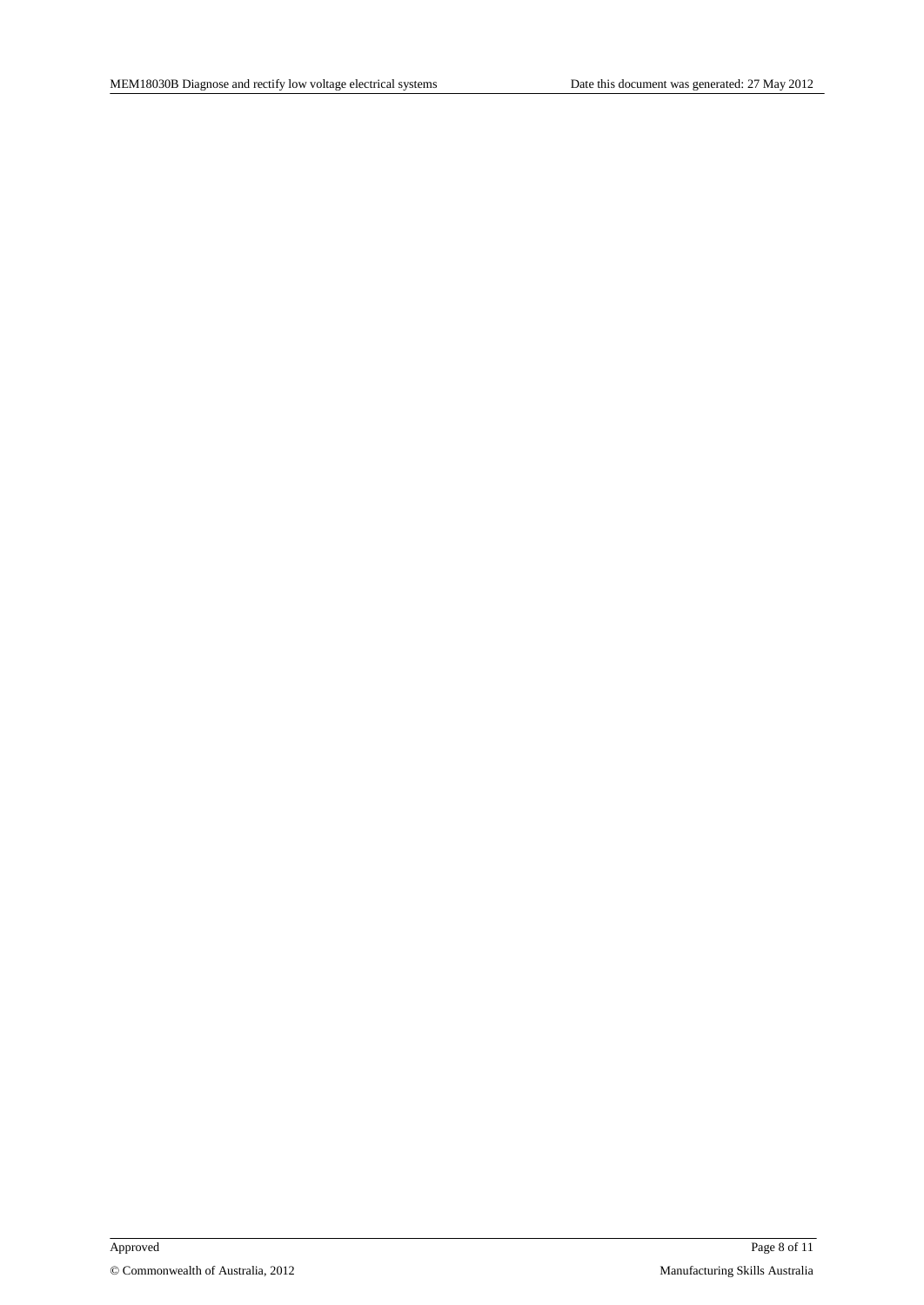# **Evidence Guide**

#### **EVIDENCE GUIDE**

The evidence guide provides advice on assessment and must be read in conjunction with the performance criteria, required skills and knowledge, range statement and the Assessment Guidelines for the Training Package.

| <b>Overview of assessment</b>                                                                             | A person who demonstrates competency in this unit must<br>be able to test and rectify low voltage electrical systems.<br>Competency in this unit cannot be claimed until all<br>prerequisites have been satisfied.                                                                                                                                                                                                                                                                                                                                                                                                                                                                        |
|-----------------------------------------------------------------------------------------------------------|-------------------------------------------------------------------------------------------------------------------------------------------------------------------------------------------------------------------------------------------------------------------------------------------------------------------------------------------------------------------------------------------------------------------------------------------------------------------------------------------------------------------------------------------------------------------------------------------------------------------------------------------------------------------------------------------|
| <b>Critical aspects for assessment and</b><br>evidence required to demonstrate<br>competency in this unit | Assessors must be satisfied that the candidate can<br>competently and consistently perform all elements of the<br>unit as specified by the criteria, including required<br>knowledge, and be capable of applying the competency<br>in new and different situations and contexts.                                                                                                                                                                                                                                                                                                                                                                                                          |
| Context of and specific resources for<br>assessment                                                       | This unit may be assessed on the job, off the job or a<br>combination of both on and off the job. Where<br>assessment occurs off the job, that is the candidate is not<br>in productive work, then an appropriate simulation must<br>be used where the range of conditions reflects realistic<br>workplace situations. The competencies covered by this<br>unit would be demonstrated by an individual working<br>alone or as part of a team. The assessment environment<br>should not disadvantage the candidate.                                                                                                                                                                        |
|                                                                                                           | This unit could be assessed in conjunction with any other<br>units addressing the safety, quality, communication,<br>materials handling, recording and reporting associated<br>with testing and rectifying low voltage electrical systems<br>or other units requiring the exercise of the skills and<br>knowledge covered by this unit.                                                                                                                                                                                                                                                                                                                                                   |
| <b>Method of assessment</b>                                                                               | Assessors should gather a range of evidence that is valid,<br>sufficient, current and authentic. Evidence can be<br>gathered through a variety of ways including direct<br>observation, supervisor's reports, project work, samples<br>and questioning. Questioning techniques should not<br>require language, literacy and numeracy skills beyond<br>those required in this unit of competency. The candidate<br>must have access to all tools, equipment, materials and<br>documentation required. The candidate must be<br>permitted to refer to any relevant workplace procedures,<br>product and manufacturing specifications, codes,<br>standards, manuals and reference materials. |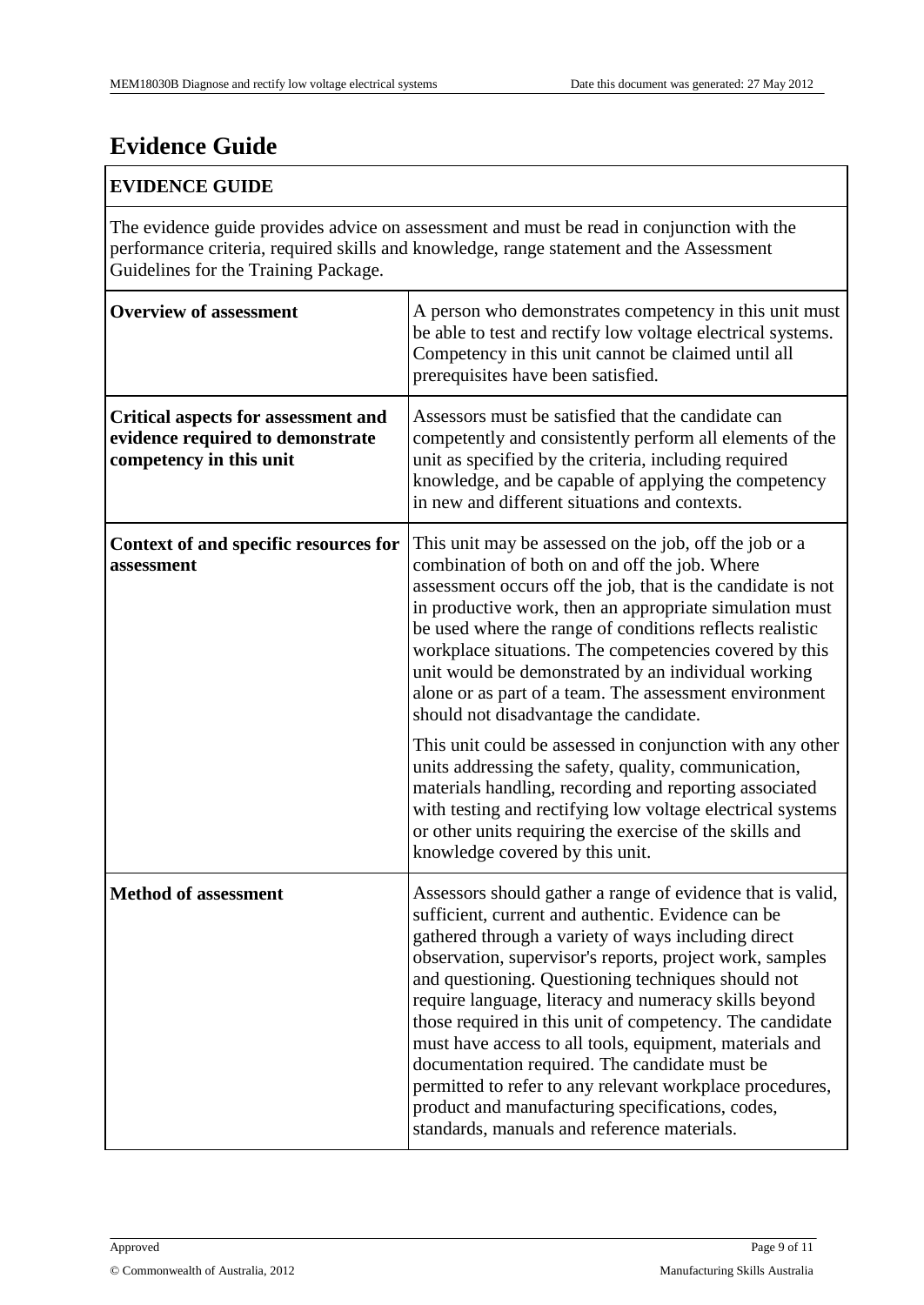#### **EVIDENCE GUIDE**

| <b>Guidance information for</b> |  |
|---------------------------------|--|
| assessment                      |  |

### **Range Statement**

#### **RANGE STATEMENT**

The range statement relates to the unit of competency as a whole. It allows for different work environments and situations that may affect performance. Bold italicised wording, if used in the performance criteria, is detailed below. Essential operating conditions that may be present with training and assessment (depending on the work situation, needs of the candidate, accessibility of the item, and local industry and regional contexts) may also be included.

| Multimeters, amp meters, circuit testers<br><b>Test instruments</b> |  |  |
|---------------------------------------------------------------------|--|--|
|---------------------------------------------------------------------|--|--|

### **Unit Sector(s)**

|--|

### **Co-requisite units**

| Co-requisite units |  |
|--------------------|--|
|                    |  |
|                    |  |